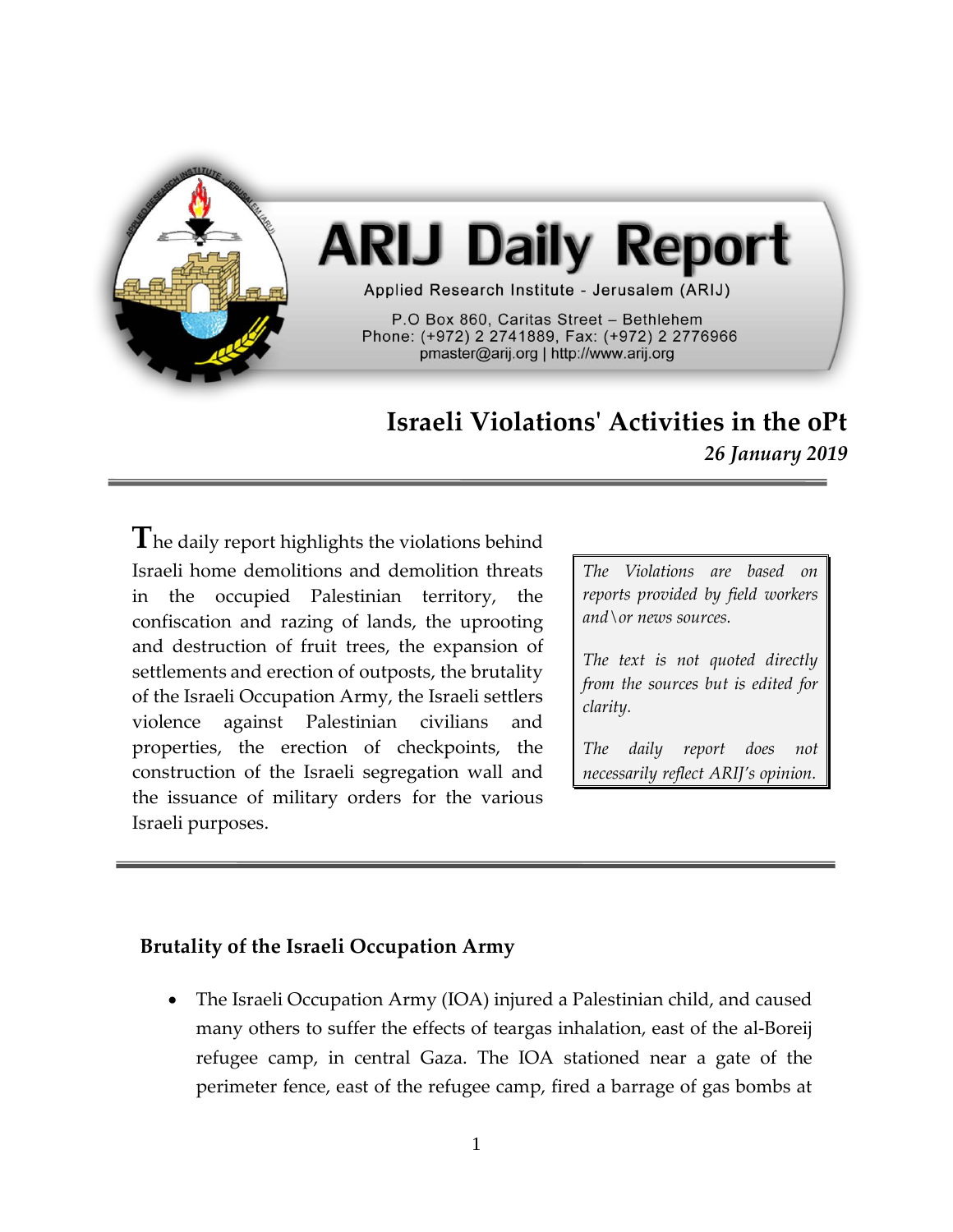a group of children and young men, on Palestinian lands in the area, allegedly for "approaching the fence." The child, only 13 years of age, was shot with a high-velocity gas bomb in his leg, while several others suffered the effects of teargas inhalation. (IMEMC 26 January 2019)

- A Palestinian youth was shot with a rubber-coated steel bullet in the head by Israeli occupation Army (IOA) following the weekly Ras Karkar march, in the Ramallah and al-Bireh Governorate of the central occupied West Bank. The youth sustained a fracture in the skull which caused internal bleeding. (IMEMC 26 January 2019)
- Two Palestinians were injured, one of them in the head, by Israeli occupation army (IOA) during clashes in the village of Taqou, southeast of Bethlehem in the occupied West Bank. The IOA fired live bullets and rubber-coated rounds at Palestinian protesters in the village, injuring one of them in the head and the other one in his foot. (IMEMC 26 January 2019)
- The Israeli occupation army (IOA) attacked the weekly nonviolent procession against the illegal Annexation Wall and colonies, in Kufur Qaddoum town, east of the northern West Bank city of Qalqilia, causing many to suffer the effects of teargas inhalation. Dozens of Palestinians and international peace activists marched from the center of the village, while chanting against the ongoing Israeli military occupation and its illegal colonies. The IOA invaded Kufur Qaddoum just before noon prayers, and searched homes, and occupied their rooftops to use them as firing posts and monitoring towers. At least fifteen protesters suffered the effects of teargas inhalation, in addition to cuts and bruises. (IMEMC 26 January 2019)
- The Israeli occupation army (IOA) killed a Palestinian teen, only 16 years of age, from Silwad town, east of the central West Bank city of Ramallah, and wounded another Palestinian, in addition to moderately injuring a young man in ar-Reesan Mountain area, west of Ramallah. The IOA stationed in a fortified military tower, shot Ayman Ahmad Othman Hamed, 17, from Silwan town, with a live round in his chest. The IOA was in the fortified military tower, which was installed by the army near Ein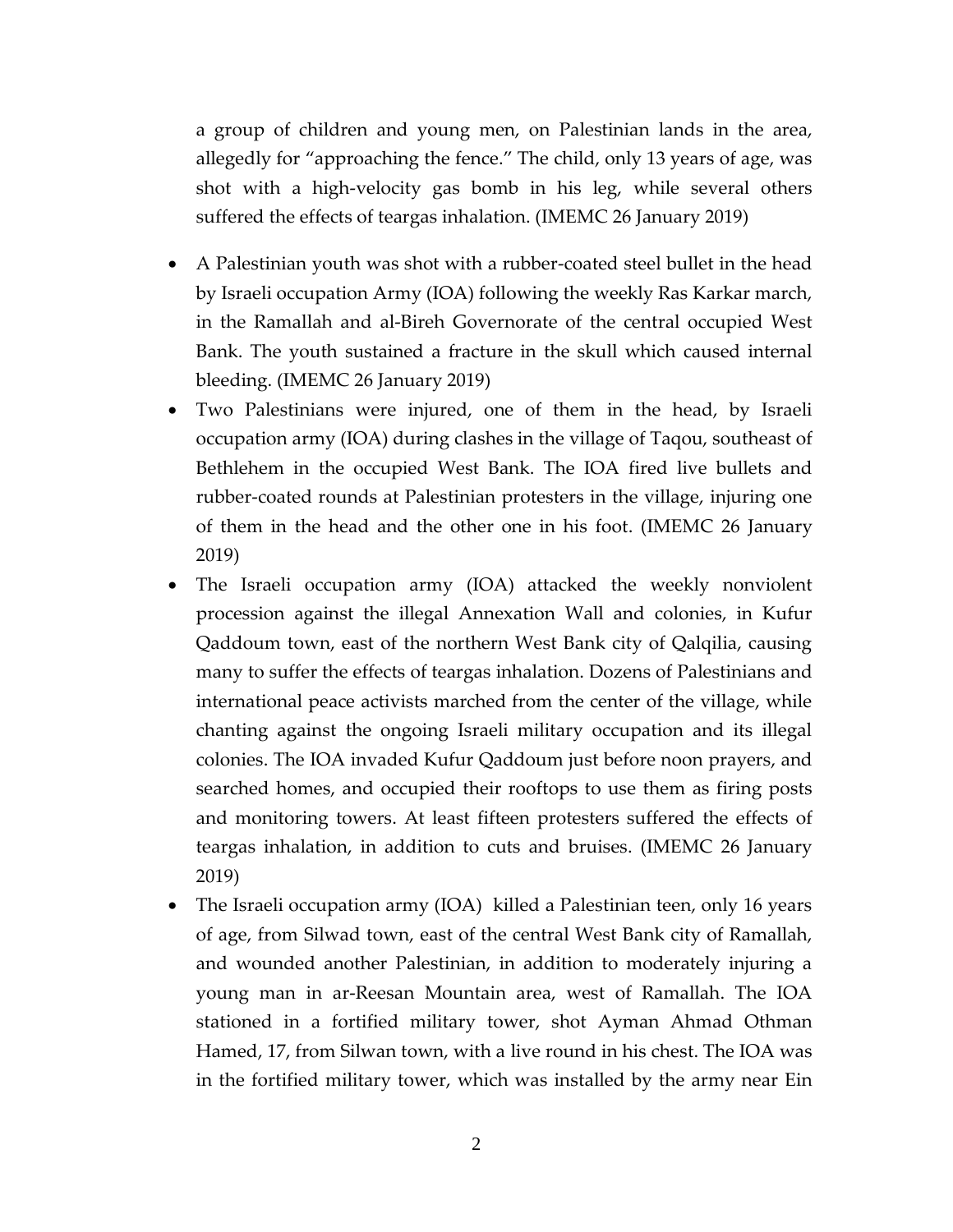Yabrud nearby village. After shooting the Palestinian, several IOAs surrounded him, and later allowed Red Crescent medics to approach him. (IMEMC 26 January 2019)

- The Israeli Occupation Army (IOA) attacked, with live ammunition, concussion grenades and tear gas, Palestinian civilians who held nonviolent protests along the Gaza-Israel border as part of the 'Great March of Return'. Fourteen Palestinians were hospitalized with gunshot injuries, including a teenage girl, a young boy, a paramedic and a journalist. (IMEMC 26 January 2019)
- The Israeli occupation Army (IOA) declared the town of Ya'abed, southwest of Jenin, a closed military zone. The IOA stormed a number of neighborhoods in the town, and fired sound bombs and tear gas canisters, causing many citizens to suffer suffocation, resulting in clashes between Palestinians and the IOA. The IOA also closed all the entrances to the town and prevented Palestinians from entering or leaving the town. They opened fire at Palestinians who tried to return to their homes. (WAFA 26 January 2019)

### **Israeli Arrests**

• The Israeli Occupation Army (IOA) detained a former political prisoner, identified as Mohammad Ahmad Bani Odah, from Tammoun town south of Tubas, in northwestern West Bank, after stopping him at Za'tara military roadblock, south of the northern West Bank city of Nablus, while he was heading back home. (IMEMC 26 January 2019)

#### **Israeli Settler Violence**

• Israeli settlers smashed three parked vehicles and spray-painted racist graffiti on walls after raiding the village of Turmus-Ayya, to the northeast of Ramallah, in the occupied West Bank. Settlers from the settlement of Shilo, nearby, broke into the village in middle of the night, where they attacked three parked vehicles and partially destroyed them with batons . They also spray-painted racist graffiti on walls. (IMEMC 26 January 2019)